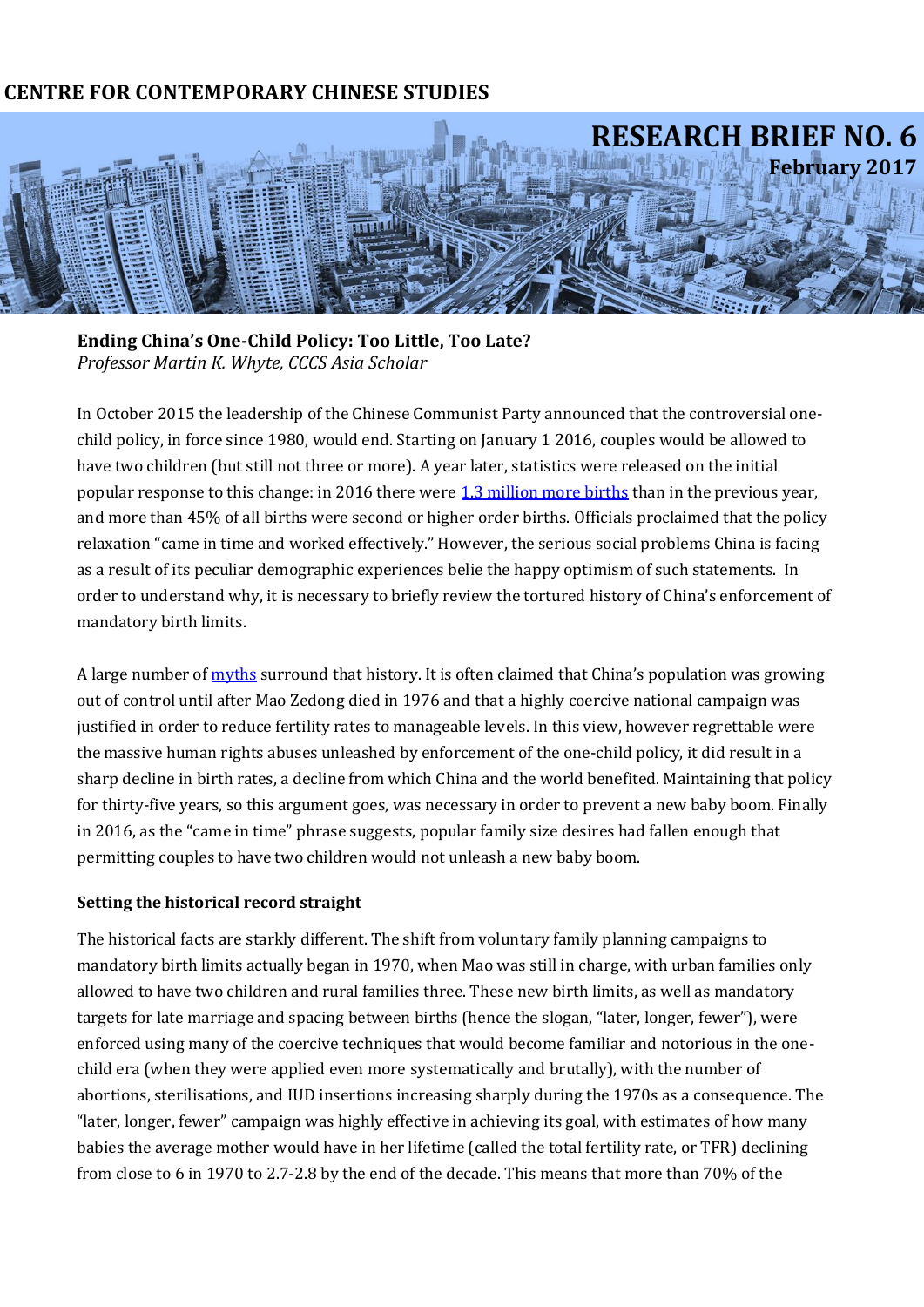fertility decline from 1970 to the present was accomplished in that first decade, prior to the launch of the one-child campaign. So coercive enforcement of strict birth limits has an even longer history in China than many realise - of forty-five years.

Obviously China's birth rates were not "out of control" when Deng Xiaoping and his colleagues took charge at the end of the 1970s, but the new leadership nonetheless was adamant that even more strict birth limits were needed in order to promote rapid economic growth per capita. The result was the launching of the one-child campaign. However, contrary to myth, the campaign was not followed by a further reduction in birth rates, at least initially. The reasons are complex, including the demographic "echo" from the post-Great Leap Forward baby boom of the early 1960s and the fact that the "later" (marriage) portion of the 1970s campaign was abandoned, allowing ages of first marriage to drop by two years right after 1980. As a result of these two factors, millions of additional women entered the potential childbearing pool each year. The birth rate did drop initially in 1980, but then rose again and fluctuated through the middle of the decade, remaining at a level higher than before the campaign was launched.

More effective enforcement efforts were launched toward the end of the 1980s, in part by making success in lowering births one of the key performance indicators used to evaluate local officials. But the primary driver of the decline in fertility since the mid-1980s has not been the one-child policy, but China's extraordinarily [rapid economic development](http://arts.unimelb.edu.au/__data/assets/pdf_file/0006/2255343/RB-06-pp2-1-rapid-economic-development.pdf) - the same force that produced declines to extremely low fertility rates in East Asian countries lacking mandatory birth limits. China's TFR fell below replacement level (TFR=2.1) by the early 1990s and has declined further since. Estimates of China's TFR currently vary, with some claiming that it is as low as 1.2, but most demographers estimate that due to under-reporting, the true figure is more likely 1.5-1.6 (which is still much lower than the TFR in developed countries such as the US and Australia). To summarise, for the past forty-five years China has had unusually low birth rates, due in part to the coercive enforcement of the one-child campaign, but much more to the combination of the already coercive birth limits of the 1970s and spectacular economic growth since the 1980s.

## **Looming crises**

Even as the one-child policy was being launched from on high, there were [dissenting voices](http://arts.unimelb.edu.au/__data/assets/pdf_file/0007/2255344/RB-06-pp2-2-dissenting-voices.pdf) pointing both to the high levels of coercion necessary to enforce the policy, as well as the harmful social consequences that state distortion of normal demographic behaviour would produce. Some Chinese demographers warned of smaller future birth cohorts imperilling familial support for the elderly, of excess male births, and of eventual labour shortages. When such warnings were ignored, in 2001 about [two dozen Chinese population specialists](http://kexue.com.cn/upload/blog/file/2010/9/2010917535739887.pdf) began a concerted effort to conduct research in experimental locales that permitted two births as well to calculate demographic projections into the future. They also drafted policy briefs arguing for the pressing need to abandon the one-child policy. Two appeals this group sent upward to the Chinese leadership, in 2004 and 2009, were rejected out of continuing fear of unleashing a new baby boom. The group's third appeal, sent upward in January 2015, probably played a